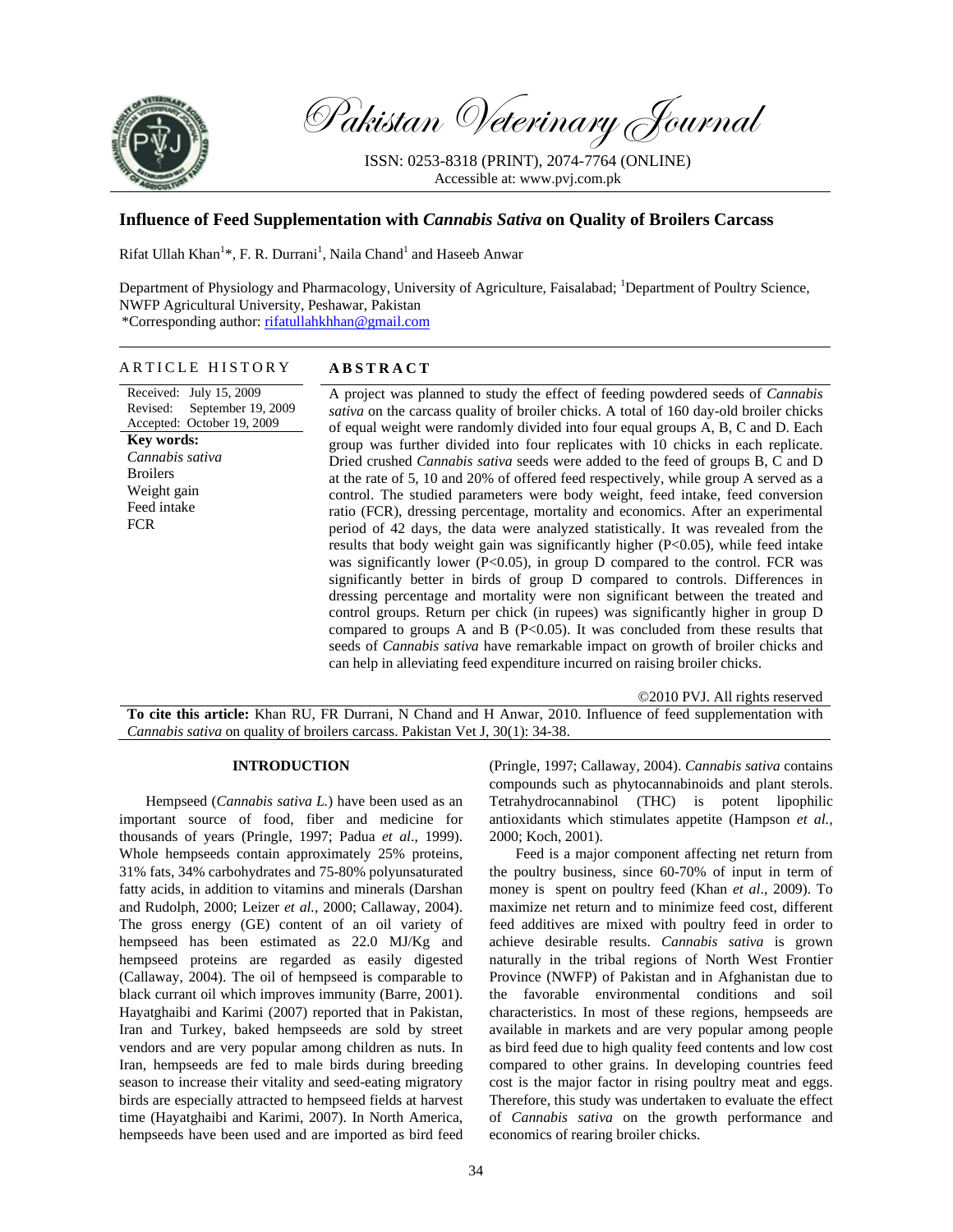### **MATERIALS AND METHODS**

A total of 160 day-old commercial broiler chicks were obtained from the local market and were randomly divided into four equal groups A, B, C and D. Each group was further divided into four replicates having 10 chicks per replicate. The birds were raised on conventional deep litter system, with open sided house. All the pens were located in one house to have identical environment. Chicks were reared in cages in an open sided house, provided with feeders, drinkers and electric bulbs, while wood shavings were used as bedding material. Strict sanitation practices were applied throughout the experiment.

 The seeds of *Cannabis sativa* were purchased from the local market. After drying, the seeds were ground with the help of electric grinding machine and were added to commercial broiler starter, grower and finisher rations @ 0, 5, 10 and 20% for groups A, B, C and D, respectively. The ingredients and composition of basal diet is given in Table 1. Experiment lasted for 42 days. Average temperature at day time was 30°C and 25°C at night. Feed intake, weight gain and feed conversion ratio (FCR) were calculated each week. Mortality was also recorded. At the end of experiment, 8 birds were selected randomly from each group and were slaughtered. Skin and feathers were removed and dressing percentage was calculated for each group.

Cost per chick (in rupees) was calculated by adding expenditure of total feed consumed by each bird, vaccination, medication, labor, light, gas and other miscellaneous charges. The carcasses of all birds were sold and net return per chick was calculated for each group.

The data were statistically analyzed through analysis of variance (ANOVA), using completely randomized design. Means were compared by least significance differences (LSD), as suggested by Steel and Torrie (1980). To establish association between levels of *Cannabis sativa* and its effects on body weight and feed intake, the regression model of Wonnacott and Wonnacott (1985) was used. The statistical package (SAS, 1989) was used to perform the above analysis on a computer.

### **RESULTS AND DISCUSSION**

Data on body weight, feed intake, feed conversion ratio, dressing percentage and mortality for the chicks four experimental groups A, B, C and D fed diets having 0, 5, 10 and 20% *Cannabis sativa* are given in Table 2. The mean body weight gain at the end of the experiment was significantly higher (P<0.05) in group D as compared to the control. Body weight of chicks of group B was lower, while that of group C was higher, compared to control (P<0.05). Level of *Cannabis sativa* was found to be positively associated with weight gain (b=14.49  $\pm$  4.19; Table 3) as revealed by Wonnacott and Wonnacott (1985) model. These findings suggested that 1% increase in the level of *Cannabis sativa* resulted in an increase of 14.49 gm in weight gain. As evident from the observations

recorded in Table 2, addition of *Cannabis sativa* @ 20% resulted in maximum weight gain  $(2087.2 \pm 10.25$  gm).

The feed consumption data revealed significant difference among the groups. Feed consumption was significantly higher (5014.4  $\pm$  6.3 gm) in group A as compared to other groups. However, the higher feed consumption in the control group did not result into proportionate increase in the body weight gain, therefore, resulted in lower efficiency of feed utilization. Feed consumption was lowest in group D. However, the significant factor to be considered here is the fact that in spite of this lower feed consumption by chicks of group D, higher weight gain was obtained, thus resulting in most efficient feed conversion ratio. Level of *Cannabis sativa* was found to be significantly and negatively associated with feed consumption (b=-39.21  $\pm$  10.62; Table 4) as calculated by Wonnacott and Wonnacott (1985) model. These findings suggested that 1% increase in the level of *Cannabis sativa* resulted in a decrease of 39.21 gm feed consumption. The feed efficiency data when subjected to statistical analysis showed significant difference (P<0.05) among the groups. FCR was significantly better in group D as compared to the control. Highest dressing percentage was observed in group D as compared to other groups. However, when the data were subjected to analysis of variance, non significant differences (P>0.05) were observed among the groups. Similarly, mortality did not differ significantly among the groups (Table 2).

The average cost of rearing each chick was highest (P>0.05) in control group (Table 5). Significantly higher (P<0.05) return of Rs.129.4 per chick was recorded in group D compared to groups A and B. As evident from these findings, there was an increase of Rs.14 per chick, amounting to a significant amount of Rs.14000 per 1000 boilers in group D as compared to the control.

The results of 20% added *Cannabis sativa* to feed show positive effect on the growth, feed intake and feed efficiency (FCR) in birds of group D. Net return per chick was also high in this group, indicating overall a positive effect of this treatment*.* Our results are similar to Wheeler (1994), Dobretsberger *et al.* (1996) and Lisson and Mendham (2000), who registered positive results of *Cannabis sativa* added to feed on broiler weight and feed conversion ratio. Tetrahydrocannabinol (THC) is a novel compound in the seeds of *C. sativa* which stimulates appetites (Adams and Martin, 1996; Koch, 2001), whereas the cannabinoid receptor antagonist SR 141716 reduces food intake (Arnone *et al.,* 1997; Colombo *et al.,* 1998; Simiand *et al.,* 1998). In our experiment, the feed intake decreased with increasing level of *Cannabis sativa* and was minimum at 20% supplementation which may be attributed to cannabinoid receptor. The oil of *Cannabis sativa* contains 75-80% polyunsaturated fatty acids and is the most perfectly balanced oil due to the presence of omega 3 and omega 6 fatty acids which are essential for good health and growth (Erasmus, 1999; Simopoulos, 2002). Addition of oils in broiler diets is known to significantly improve feed utilization, and it further tends to improve body weight gain (Sell and Hodgson, 1962).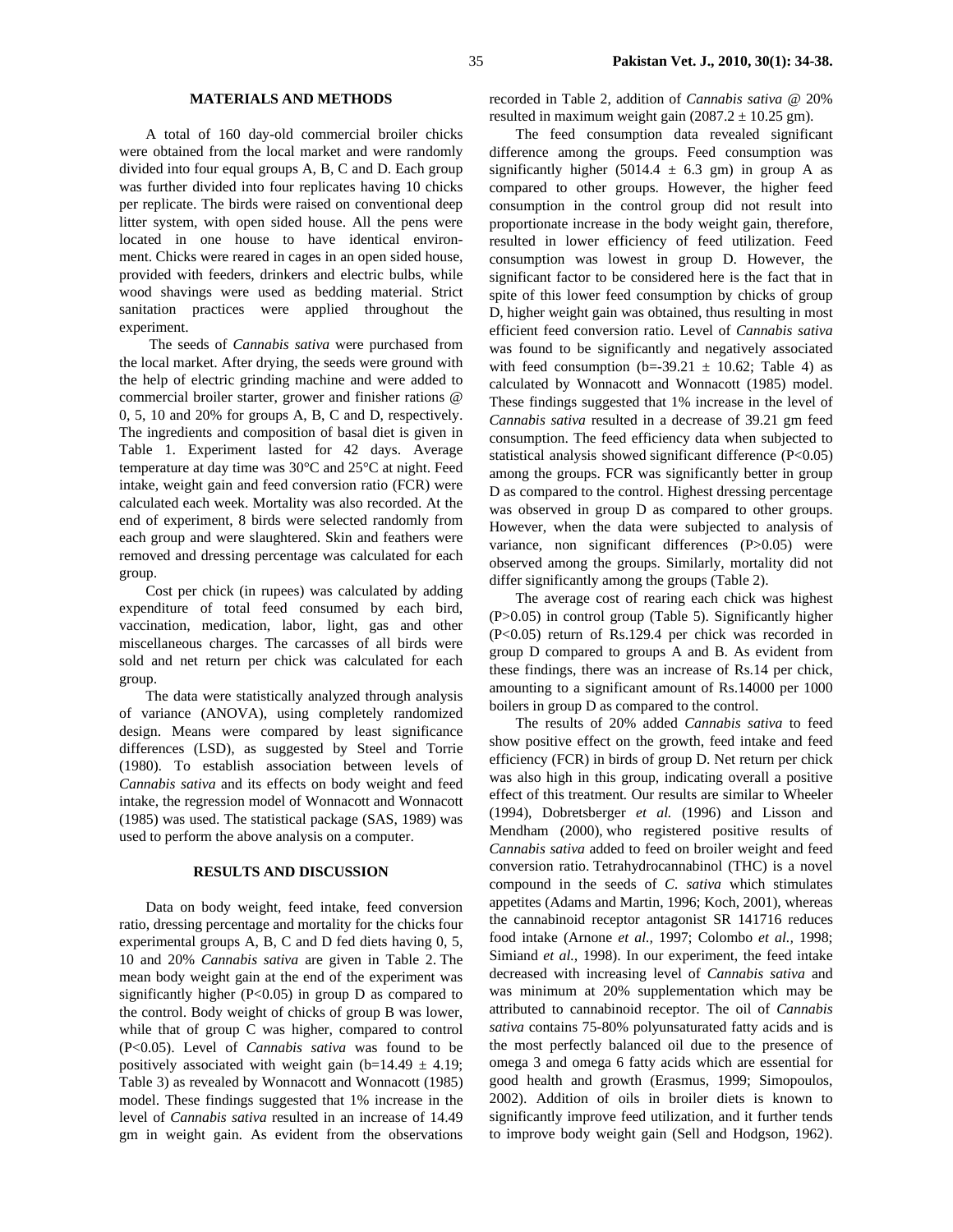| Ingredients (g/kg of diet)                                    | <b>Starter</b> | Grower                   | <b>Finisher</b>          |
|---------------------------------------------------------------|----------------|--------------------------|--------------------------|
| Maize, yellow                                                 | 354.0          | 329.0                    | 250.0                    |
| Soybean meal $(480 \text{ g CP/Kg})$                          | 275.0          | 205.0                    | 170.0                    |
| Sunflower meal $350$ g CP/Kg)                                 | 110.0          | 151.0                    | 110.5                    |
| Wheat                                                         | 99.0           | 130.5                    | 331.0                    |
| Wheat bran                                                    |                | 37.0                     |                          |
| Meat-bone meal                                                | 65.0           | 55.5                     | 49.5                     |
| Vegetable oil                                                 | 73.9           | 85.5                     | 73.5                     |
| Limestone                                                     | 13.5           | $\overline{\phantom{a}}$ | $\overline{\phantom{a}}$ |
| Mineral-vitamins premix <sup>1</sup>                          | 3.5            | 3.1                      | 3.5                      |
| Sodium chloride                                               | 3.1            | 2.5                      | 2.5                      |
| L-lysine                                                      | 0.4            | $\overline{\phantom{0}}$ | 0.1                      |
| DL-Methionine                                                 | 1.6            | 0.1                      | 1.7                      |
| Calculated chemical composition (per Kg of diet) <sup>2</sup> |                |                          |                          |
| ME(MJ)                                                        | 13.2           | 13.4                     | 13.4                     |
| Crude Protein (g)                                             | 231.2          | 212.0                    | 189.8                    |
| Calcium $(g)$                                                 | 15.0           | 9.0                      | 8.0                      |
| Available phosphorus (g)                                      | 5.0            | 4.7                      | 3.9                      |
| Lysine $(g)$                                                  | 12.0           | 10.0                     | 8.5                      |
| Methionine (g)                                                | 5.6            | 4.0                      | 5.2                      |
| Methionine + cystine $(g)$                                    | 9.3            | 7.6                      | 8.4                      |
| Sodium chloride $(g)$                                         | 3.4            | 2.9                      | 2.9                      |

<sup>1</sup>Provides per kg of diet: Mn 80 mg; Zn 60 mg; Fe 60 mg; Cu 5 mg; Co 0.2 mg; I 1 mg; Se 0.15 mg; choline chloride 200 mg; vitamin A 12 000 IU; vitamin D3 2 400 IU; vitamin E 50 mg; vitamin K3 4 mg; vitamin B1 3 mg; vitamin B2 6 mg; niacin 25 mg; calcium-d- pantothenate 10 mg; vitamin B6 5 mg; vitamin B12 0.03 mg; d-biotin 0.05 mg; folic acid 1 mg <sup>2</sup>calculated from NRC values (1994)

**Table 2: Mean (±SE) values of body weight, feed intake, feed conversion ratio, dressing percentage and mortality in response to different levels of** *Cannabis sativa*

| <b>Parameters</b>       | <b>Groups</b>                   |                                                            |                           |                                |  |  |
|-------------------------|---------------------------------|------------------------------------------------------------|---------------------------|--------------------------------|--|--|
|                         | A (control)                     | B(5%)                                                      | $C(10\%)$                 | D(20%)                         |  |  |
| Body weight $(g)$       | $1861.4 \pm 32.2^{\circ}$       | $1717.2 \pm 12.02^{\circ}$                                 | $1933.1 \pm 9.02^{\circ}$ | $2087.2 \pm 10.25^{\circ}$     |  |  |
| Feed intake $(g)$       | $5014.4 \pm 6.3^{\circ}$        | $4506.9 + 91.9^b$                                          | $4327.7 + 71.9^{\circ}$   | $4070.2 \pm 20.2$ <sup>d</sup> |  |  |
| Feed conversion ratio   | $2.60 \pm 0.15^{\circ}$         | $2.5 \pm 0.38^b$                                           | $2.3 + 1.02^b$            | $1.95 \pm 0.032$ <sup>c</sup>  |  |  |
| Dressing percentage (%) | $58.30 \pm 3.04^{\circ}$        | $61.3 + 2.59^{\circ}$                                      | $62.4 \pm 1.47^{\circ}$   | $63.3 \pm 3.04^{\circ}$        |  |  |
| Mortality $(\%)$        | $7.5^{\mathrm{a}}$              | 7.0 <sup>a</sup>                                           | $5.0^{\rm a}$             | $5.0^{\rm a}$                  |  |  |
| <b>TT 1</b><br>$$ $$    | $\cdots$<br>$\cdots$<br>$\cdot$ | $\sqrt{2}$ $\wedge$ $\wedge$ $\wedge$<br>$\sim$ 100 $\sim$ |                           |                                |  |  |

Values with different superscript in a row differ significantly (P<0.05).

**Table 3: Prediction of weight gain in broiler chicks from percent level of** *C. sativa*

**Table 1: Ingredients and composition of basal diet (%)** 

| <b>Estimates</b>   | D <sub>0</sub> | Ŋ,        |
|--------------------|----------------|-----------|
| Parameter estimate | 1772.08        | 14.49     |
| $+$ SE             | 48.08          | 4.19      |
| t-value            | $36.89***$     | $3.45***$ |
|                    |                |           |

R2 (Adjusted) =  $42.13\%$  \*\* = Significant (P<0.05). Response variable = Weight gain in grams; Regressor =  $%$ *Cannabis sativa* in feed

## **Table 4: Prediction of feed intake in broiler chicks from percent level of** *C. sativa*

| <b>Estimates</b>   | b <sub>o</sub> | b,          |
|--------------------|----------------|-------------|
| Parameter estimate | 1822.9         | $-39.21$    |
| $+$ SE             | 121.62         | 10.62       |
| t-value            | 39.65**        | $-3.69+***$ |

R2 (Adjusted) =  $45.53\%$ ; \*\* = Significant (P<0.05). Response variable = Reduction in feed intake in grams; Regressors = % *Cannabis sativa* in feed

According to Al-Kassie (2009), essential oil derived from thyme and cinnamon can be considered as growth promoters in broilers, while Khadija *et al*. (2009) recorded

adverse effects of dietary monosodium glutamate on broiler performance.

|                                  |  | Table 5: Economics of broiler chicks fed different |  |  |  |  |
|----------------------------------|--|----------------------------------------------------|--|--|--|--|
| levels of <i>Cannabis sativa</i> |  |                                                    |  |  |  |  |

|                                | <b>Groups</b>   |                 |                                          |                 |  |  |
|--------------------------------|-----------------|-----------------|------------------------------------------|-----------------|--|--|
| <b>Parameters</b>              |                 |                 |                                          |                 |  |  |
|                                | (Control)       | (5%)            | $(10\%)$                                 | $(20\%)$        |  |  |
| Cost/chick $(Rs)$ <sup>*</sup> | 97.7            | 98.9            | 101.7                                    | 103.8           |  |  |
| Return/chick $(Rs)^*$          | $115.4^{\rm b}$ | $116.5^{\rm b}$ | $119.9^{ab}$                             | $129.4^{\rm a}$ |  |  |
| Values with different          |                 | cuparcoript     | in.<br>$r \cap \overline{v}$<br>$\Omega$ | differ          |  |  |

Values with different superscript in a row differ significantly (P<0.05).  $\degree$ 1 US\$= 80 Rs.

The positive effect of broiler performance in this experiment indicates the nutritive effect of *Cannabis sativa* seeds. This might be due to rich nutrient content of poly saturated and unsaturated fatty acids, superior quality amino acids and other components like vitamins and minerals. A direct comparison of amino acids profile showed that hempseed protein is comparable to those from egg white and soybeans in quality (Callaway, 2004). Sakakibara *et al.* (1991) concluded from their studies that *Cannabis sativa* have purgative effect due to the presence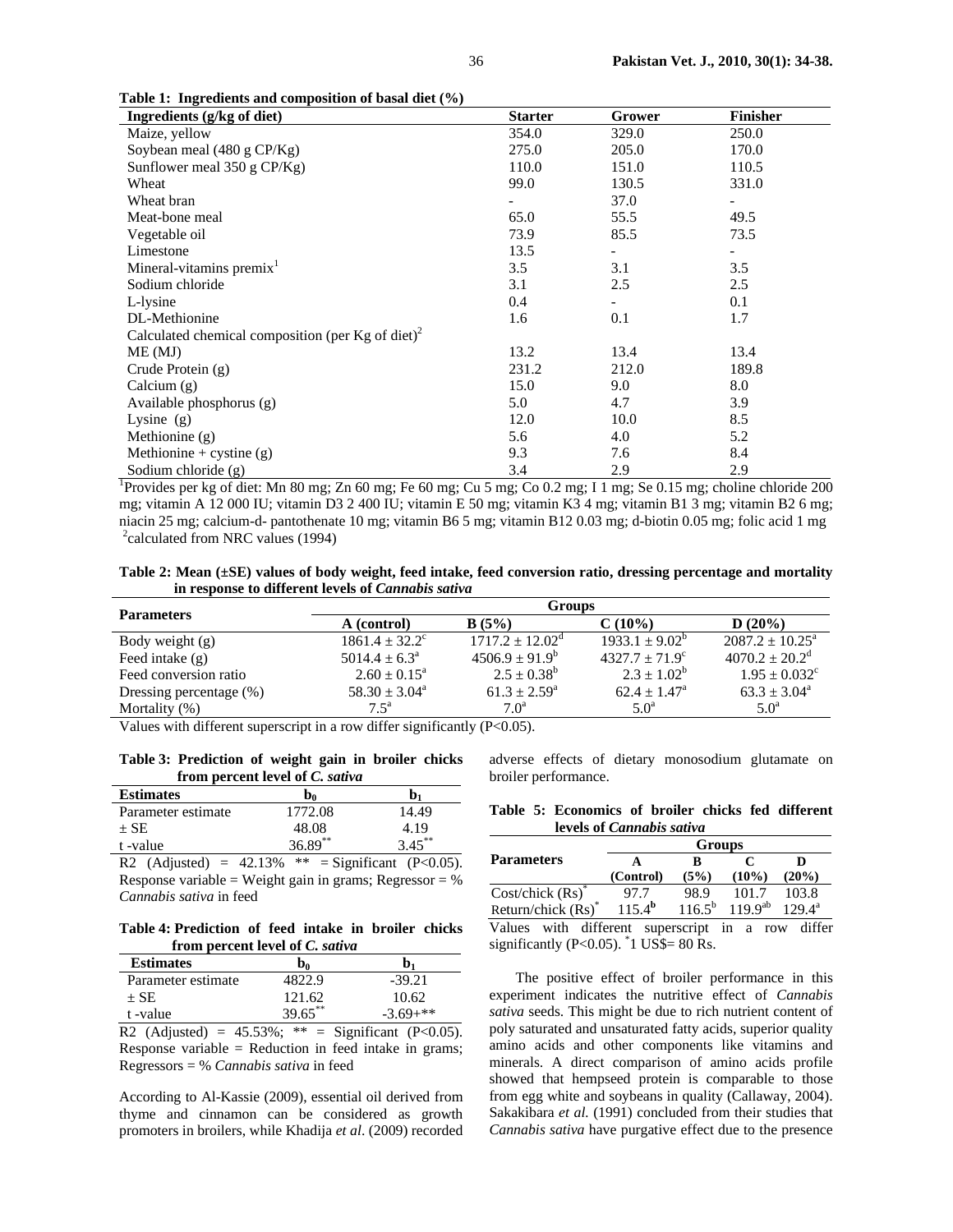of canabisin A. It has been regarded as alternative feed source for poultry in India (Sapcota, 1992). Hampson *et al*. (2000) reported superior antioxidant activity of cannabidiol than alph-tocopherol and ascorbate. The fact that trypsin inhibitory substances are absent in hemp protein (Odani and Odani, 1998) partially explains it a superior protein to soybeans. Due to efficient feed utilization, it is suggested that feed cost/chick has decreased and net return/chick has increased.

*Cannabis sativa* has been shown to alleviate stress (Wheeler, 1994), improve immunity (Zhu *et al.,* 1997), suppress tumerous cells (Guzman, 2003), having antimicrobial (Zhu *et al.,* 1997; Novak *et al.,* 2001) and antiviral activities (Morhan, 1997). Moreover, it has also been reported for anti-inflammatory, antipyretic, antiparasitic and insecticidal effects (Piao, 1990; Nok *et al.,* 1994; Bishnupada *et al.,* 1997). Combinations of these beneficial effects might have resulted in better performance of chicks given feed supplemented with 20% *Cannabis sativa.* 

In conclusion, the seed powder of *Cannabis sativa* at added to the feed at the rate of 20% has positive effect on carcass quality of broiler chicks. It will also decrease the market age and mortality rate which subsequently decrease the productive cost.

#### **REFERENCES**

- Adams IB and BR Martin, 1996. Tetrahydrocannabinol and endocannabinoids in feeding and appetite. Pharmacol Therap, 95: 185-190.
- Al-Kassie GAM, 2009. Influence of two plant extracts derived from thyme and cinnamon on broiler performance. Pakistan Vet J, 29(4): 169-173.
- Arnone M, J Maruani, F Chaperon, MH Thiebot, M Poncelet, P Soubrie and GL Fur, 1997. Selective inhibition of sucrose and ethanol intake by SR 141716, an antagonist of central cannabinoid (CB1) receptors. Psychopharmacology, 132: 104-106.
- Bishnupada R, V Tandon, B Roy and V Tandon, 1997. In vitro fluckicidal effect of leaf extract of *Cannabis sativa* on the trematode of *Fasciola buska*. Indian J Exp Biol, 35(1): 80-82.
- Barre DE, 2001. Potential of evening primrose, borage, black currant and fungal oils in human health. Anal Nutr Metabolism, 45: 47-57.
- Callaway JC, 2004. Hempseed as a nutritional resource: An overview. Euphytica, 140: 65-72.
- Colombo G, R Agabio, G Diaz, C Lobina, R Reali and GL Gessa, 1998. Appetite suppression and weight loss after the cannabinoid antagonist SR141716. Life Sci, 63: 113-117.
- Darshan SK and IL Rudolph, 2000. Effect of fatty acids of w-6 and w-3 type on human immune status and role of eicosanoids. Nutrition, 16: 143–145.
- Dobretsberger M, M Glatzl and KW Gerhard, 1996. Effect of herbal preparation on broiler performance. Indian J Indig Med, 18(2): 25–33.
- Erasmus U, 1999. Fats that Heal, Fats that Kill.  $2<sup>nd</sup>$  Ed., Alive Books, Burnaby, British Columbia, Canada.
- Guzman M, 2003. Inhibition of tumor angiogenesis by cannabinoids. Feder Amer Soc Exp Biol J, 17: 529- 531.
- Hampson AJ, M Grimaldi, M Lolic, D Wink, R Rosenthal and J Axelrod, 2000. Neuroprotective antioxidants from marijuana. Ann New York Acad Sci, 899: 274-282.
- Hayatghaibi H and I Karimi, 2007. Hypercholesterolemic effect of drug-type *Cannabis sativa* L seed (Mari juana seed) in guinea pig. Pakistan J Nutr, 6(1): 59-62.
- Khadija, AA Ati, S Mohammed, AM Saad and HE Mohamed, 2009. Response of broiler chicks to dietary monosodium glutamate. Pakistan Vet J, 29(4): 165-168.
- Khan RU, FR Durrani, N Chand, H Anwar, S Naz, MF Farooqi and MN Manzoor, 2009. Effect of *Cannabis sativa* on muscle growth and visceral organs of broiler chicks. Inter J Biol Biotech, 4(1): 79-81.
- Koch JE, 2001. Delta 9-THC stimulates food intake in Lewis rats: effects on chow, high-fat and sweet highfat diets. Pharmacol Biochem Behav, 68: 539–543.
- Leizer C, D Ribnicky, A Poulev, S Dushenkov and I Raskin, 2000. The composition of hempseed oil and its potential as an important source of nutrition. J Nutr Fun Med Food, 2: 35–53.
- Lisson S and NJ Mendham, 2000. Development of hemp. Aust J Agri, 40(3): 425–432.
- Morahan PS, 1997. Infections. Amer J Immun, 23(3): 670–674.
- Nok A, S Abrahim, S Arowosafe, I Longdet. A Ambrose, PC Onyenekwe and CZ Wong, 1994. The trypanocidal effect of *Cannabis sativa* constituents in experimental animals. Vet Human Toxicol, 36(6): 522–524.
- Novak J, Z Eglseer, K Deans and S. Franz, 2001. Essential oils of different cultivars of *Cannabis sativa* L and their antimicrobial activity. Flav Frag J, 16(4): 259–262.
- NRC, 1994. National Research Council. Nutrient requirements of poultry. 9<sup>th</sup> Rev Ed, National Academy Press, Washington, USA.
- Odani S and S Odani, 1998. Isolation and primary structure of a methionine and cystine-rich seed protein of *Cannabis sativa* L. Biosci Biotechnol. Biochem, 62: 650–654.
- Padua LS, N Bunyaprafatsara and RHMJ Lemmens, 1999. Plant Resources of South-East Asia: Medicinal and Poisonous Plants. Backhuys Publishers, New Delhi, India, pp: 167–175.
- Piao XG, 1990. Studies on the mites infesting herb medicines in China and Japan and their derivatives. Japan J Sci, 5(2): 230–234.
- Pringle H, 1997. Ice age community may be earliest known net hunters. Science 277: 203–204. Sapcota D, 1992. Alternative feed resources in poultry. Poultry Adviser, 25: 71–78.
- Sakakibara L, T Katsuhara, Y Ikeya, K Hayashi and H Mitsuhashi, 1991. Cannabisin A, an arylnaphthalene lignanamide from fruits of *Cannabis sativa*. Phytochemistry, 30: 3013–3016.
- Sell JL and GC Hodgson, 1962. Comparative value of dietary rapeseed oil, sun-flower seed oil, soybean oil and animal tallow for chickens. J Nutr*,* 76(2): 113– 118.
- Simiand J, M Keane, PE Keane and P. Soubrié, 1998. SR 141716, a CB1 cannabinoid receptor antagonist, selectively reduces sweet food intake in marmoset. Behav Pharmacol, 9: 179–181.